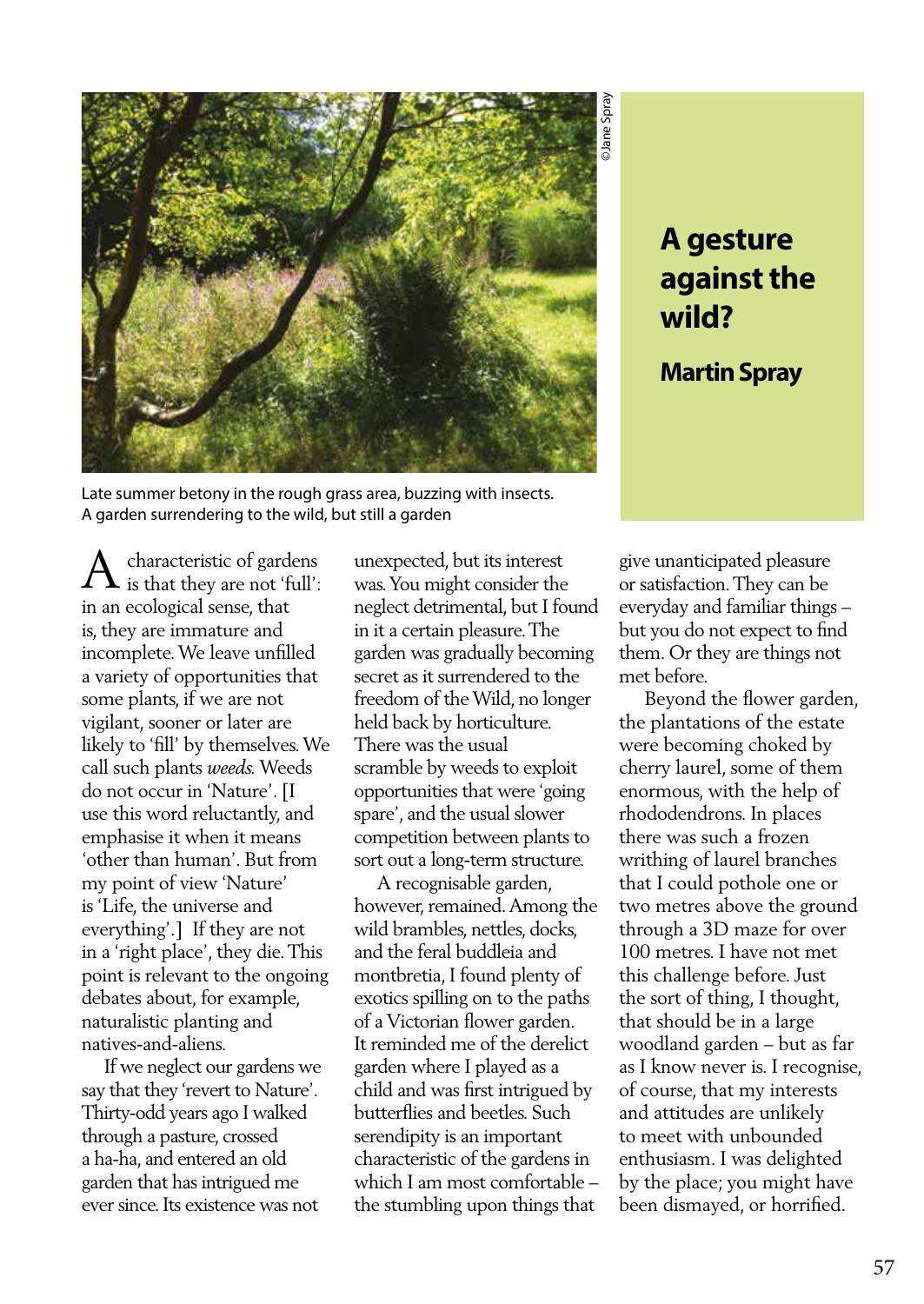I was in the old garden first just before the moment when it would be either prepared for restoration, or abandoned. Of the garden proper, the state of things could be read two ways. On the one hand, the dynamic was Nature being not quite held at bay by the surviving Garden; on the other, the Garden being invaded and subdued by Nature. A natural vegetation – that is, one not brought together by people, (a big caveat), was gradually establishing.

 But horticulture has since been reimposed, signalling it is art rather than 'mere' vegetation. It is clearly a human, a cultural, thing. It is *our* doing.

## **III**

 My title is from the first line of *The garden*, by Welsh poet R S Thomas. He has no question mark: the doubt is mine. 'Having once been a place for men [!] to escape from the threats of nature', wrote W H Adams in *Nature Perfected,Gardens Through History* (1991), a garden has turned into a 'refuge from men'. There had, of course, been previous doubts, famously voiced, for example, by Andrew Marvell in his lateseventeenth-century poems. In *The mower, against gardens* he complains that the gardenmaker enclosed 'a dead and standing pool of air', *… all enforced, the fountain and the grot, [grotto] / While the sweet fields do lie forgot, / Where willing Nature does to all dispense / A wild and fragrant innocence.* 

 He compares what some regard as idealized Nature with the gardener who acts like 'a lecherous brothel owner'. Like quite a few people, including me, Marvell seems to have yearned for the chance to escape from humanmade and human-influenced things to a state of untainted naturalness. This was, of course, an ideal, approachable but not achievable by him – or by us. And maybe we understand the unachievable nature of the ideal, because we expend strenuous efforts to make gardens simulants and symbols of and substitutes for the wild.

 Could this, however, be our Big Mistake?

### **III**

 Making 'wildernesses', 'wild' gardens, woodland gardens, 'nature' gardens, wildlife gardens, naturalistic plantings, or 'prairies', is now widely discussed and promoted – and a varied array they are: try googling 'natural garden'! They are all, surely, pretences. As George Sitwell (eccentric father of the very eccentric Edith) stresses in *On the Making of Gardens*  (1909), 'the utmost extreme to which artificiality can go is the mock-natural'. Rather than presenting Nature, they present (to borrow from Edith) a *façade.*

 And yet, the 'naturalistic ideal is clearly deeply rooted in the human psyche and expresses itself … in the desire to create a vignette of nature', says *The New Royal* 

*Horticultural Society Dictionary of Gardening* (1992). The so-called naturalistic ideal places more emphasis on the structure, interactions, and ecology of plants growing together – vegetation – than on what I call hortodiversity, or on the art-aesthetic by which, conventionally, we judge our gardens.

 Much of the charm of the garden I found has been lost. In fact, a dual loss; thinning trees allows a greater number of types of bush, groundcover, and bulb species to survive but, in all this increased hortodiversity, commonor-garden [!] natives are suppressed. Moreover, the plants are grown garden-wise: they are kept separate, the weaker are protected from the stronger, and they are expected to be viewed with art-aesthetics – that is, as a conventional picture. They make a picturesque picture but not a community. And there is little serendipity.

### **IV**

 The notion that Nature is a garden has perhaps led to the idea of a 'natural garden', and that this is the work of a 'natural gardener'. Our bookshelves and the web abound with such titles. But this is confusing, at least when we use 'Nature' (or 'nature') to signify an absence of human agency. To garden is to intervene: Nature in which we have not intervened is wilderness. A 'natural garden' is an oxymoron.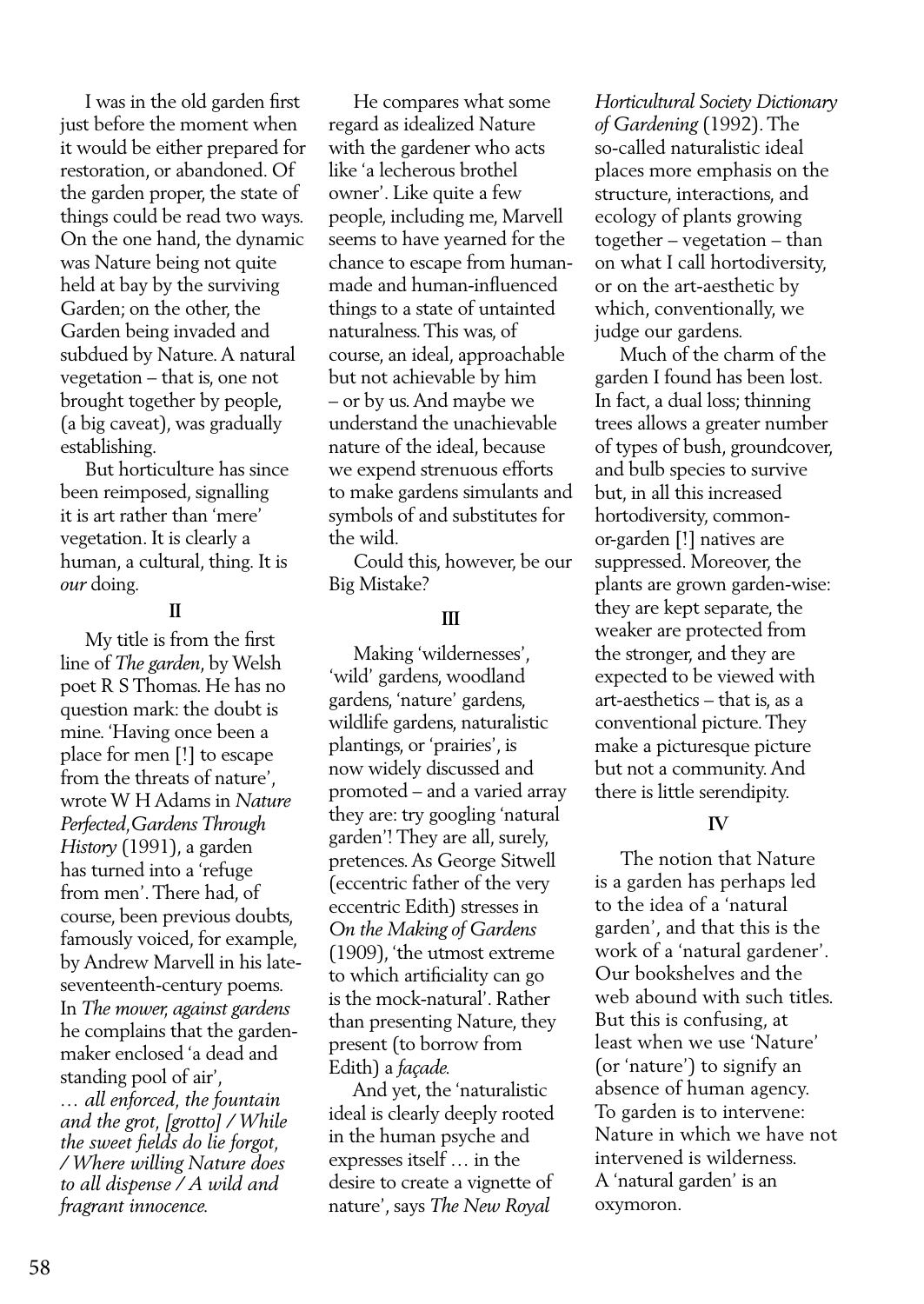A garden made with (as it were) guidance only from Nature, using only 'natural' materials, is an impossibility (I would say), because a garden is necessarily a cultural thing. Its making and its management are directed by the culture of place, time and garden-maker. Hence the English garden, or the Chinese; the Rococo garden, or the *avant-garde*. A bog garden, or a woodland one – yes: but not a natural one.

 A neglected, derelict, or abandoned garden is still a garden. A wilderness is not. How could it be, when it is something not made by us? What it looks like (or smells, tastes, or feels like) is not our doing. The 'wildernesses' that proliferated in the eighteenth century were human contrivances – just as, for example, the 'naturalistic' or 'nature-like' Dutch gardens much enthused about in the 1970s.

 This is only one of several understandings of wilderness. In some understandings, and in many parts of the world, that is not how things are seen, and they are expressed in a way very different from Sitwell's. I am reminded, for example, of a Chinese visitor to Europe in the 1920s. He was amazed by our fondness for the mown and bordered lawn, which, he thought, 'while no doubt of interest to a cow, offers nothing to the intellect of a human being.'

 In a Chinese garden, at least in the Taoist tradition, human culture and Nature (as we might put it) cooperate

to produce something which symbolises the total interdependence of things in the world. This version of the garden, unlike, say, that of a typical hardy-planter, is made and managed with an ethical intent, to make its users better persons. I don't think ours usually are. Moreover, there seems to have been no planting – or an assemblage of stones.

China. There is a growing sense in the West that we don't have a monopoly on interpretations of the world and that, in contrast with our own tradition, much of humankind regards humans as a part of Nature. For example, for some of us it seems that 'wilderness' can only mean 'in the absence of mankind', while a garden is just an eccentric piece of what is called 'Nature': it is, if you like, a work of cooperation between beings including us.

'wilderness ideal' in ancient

I am not trying to set up the oriental garden as 'better' than ours (for one thing I don't have enough knowledge); but I suggest that thinking about the differences from our own approach, and the language in which it is expressed, can lead to interesting conclusions.

#### **V**

 I am usually pleased to see a rich hortodiversity, as a collection, or as what we might call the 'nursery experience', or simply as 'one more plant squeezed in somehow'; but it's not what I want to live with. I do focus on individual plants each day as I walk around my own garden, with the anticipation of a new flower, or something for gustatory delight.

 It is not the collection of plants, but the *collective,* with the animals, fungi, and the Dark Nature – the large

I visit the components of an old collection of Sempervivum that enlivens a stone wall, and on the way enjoy a colony of pixie cup lichens, and I smile (or frown) at the sculptural quality of a piece of